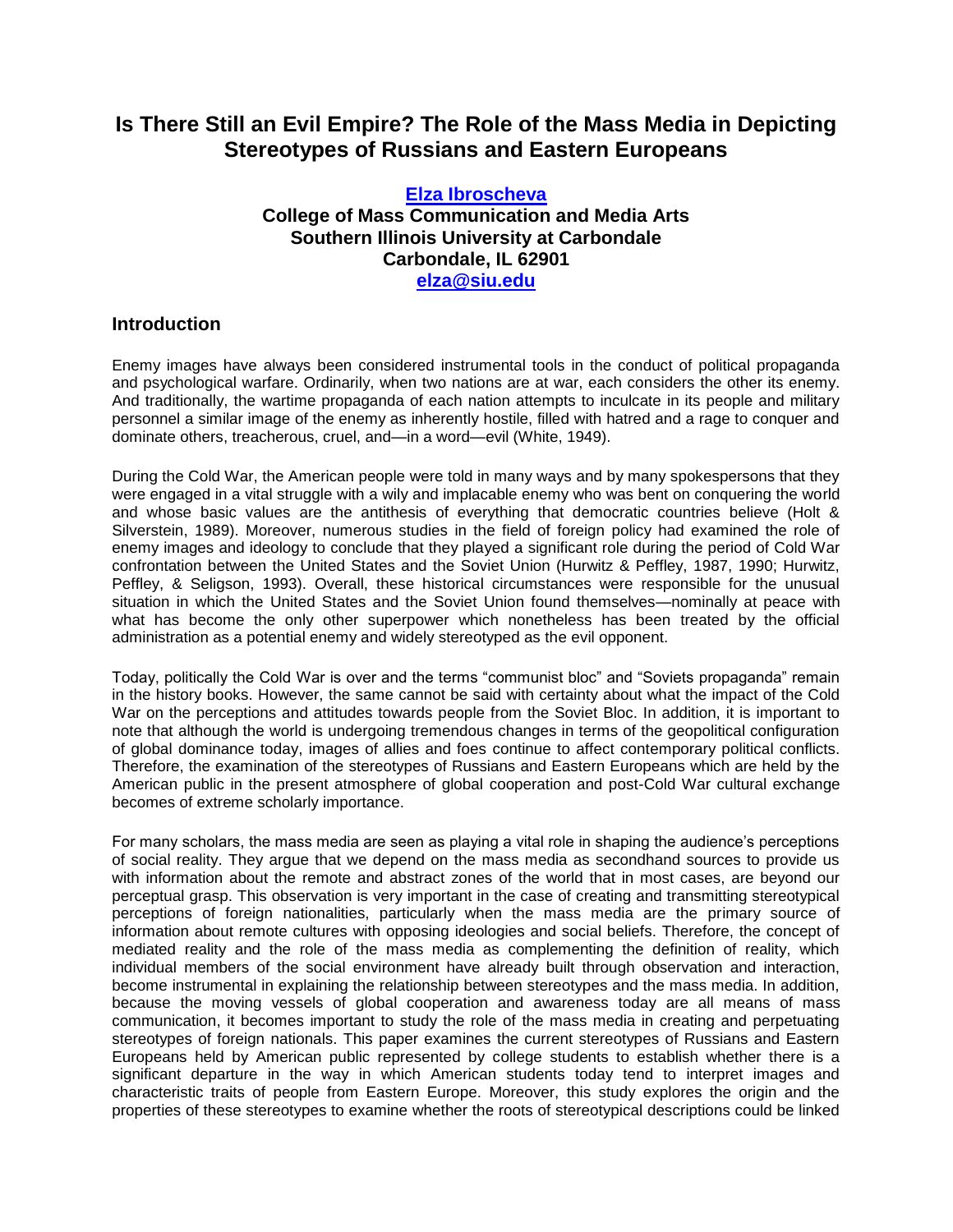to ethnocentrism, attitudes towards Russians and Eastern Europeans and most importantly, the mass media.

### **Literature Review**

There is a large literature on national images and stereotypes though still relatively little methodological or terminological clarity with respect to these phenomena. Overall, national images and stereotypes are generalizations, broad conclusions on the features of both one's "own" group and that of the "other." They might sometimes be merely a projection of the characteristics of a prominent individual or the ruling elite of the "other" group as a whole, or the generalization on a national scale of private beliefs about this "other" group by opinion makers within one's "own" group (Gerrits & Adler, et. al, 1995).

The abundant literature in the psychology of the enemy images projected on the Soviet Union is indeed impressive and mostly influenced by the literature on prejudice, too vast to cite here, and the literature (mostly in political science) on the roles of cognition and misperception in international politics (e.g. Farrell & Smith, 1967; Jervis, 1976; Jonsson, 1982; Levy, 1983; Stein, 1988, White, 1970; Murray & Cowden, 1999). In a study of enemy images among American college students, Holt (1989) recorded that over 80 percent of the respondents thought the Soviet Union could harm Americans, but only 16 percent of the respondents believed that the Soviet Union had an actual intention to harm. Moreover, Holt discovered, the most frequent descriptors for the Russian people were, in order, hardworking, patriotic, decent, suspicious and aggressive. By using two lists of adjectives, one that described a public enemy and one that described a private enemy, Holt concluded that the very large majorities of subjects in the study correctly realized that the United States and the Soviet Union have the capacity to destroy one another completely and yet, the general belief seemed that a nation like the USSR "can be our enemy without having the intent to do us harm" (p. 48).

Stephan, Stephan, Stefanenko, Ageyev, Abalakina and Shrider (1993) tested three measurement techniques—checklist, percentage and diagnostic ratio—to find out whether these methods would yield consistent results in measuring stereotypes over an American and a Russian sample. The study revealed that Russians were perceived by the American sample to be more disciplined, conservative, oppressed, hardworking, restrained, obedient, secretive, serious, orderly, rigid, and cold. Moreover, Stephan, Ageyev, Shrider, Stephan and Abalakina (1994) examined the emotional reaction of American and Russian subjects to Americans, Russians and Iraqis to discover that while stereotypes and the emotional responses that they produce were indeed related to prejudice as earlier psychological studies have demonstrated, they are also closely related to self-esteem, ethnocentrism and authoritarianism. Also, Yatani and Bramel (1989) reviewed studies of U.S. public opinion regarding the Soviet Union over the past four decades to conclude that attitudes towards Russians among Americans were primarily ideological reflecting hostility towards socialism and communism as a social system and that the source of the predominantly disapproving attitudes was "nationalism"—seeing the Soviets as "national rivals in competition for world dominance" (p. 15).

The influence of mass media content and its relationship to forming public opinion is a large area of inquiry, which has been among the top interests of media scholars in the past few decades and still requires more sophisticated and detailed examination. In studying stereotypes in the mass media, however, many media scholars have tended to operate with a classic view of stereotypes as rigid, simplistic, overgeneralized and erroneous. "Stereotypes have been viewed as necessarily deficient; they distort the ways in which social groups are characterized, and obscure actual group particularities and subjectivities" (Pickering, 1995. p. 692). Politically, they stand in the way of more tolerant, even-handed and differentiated responses to people who belong to social and ethnic categories beyond which are structurally dominant (Zawadsky, 1942).

The concept, which has indeed dominated media research of representation, is Walter Lippmann's definition of the term "stereotype" in Public Opinion (1922). In fact, this text is generally credited with the introduction of the term stereotype in the terminology of the social sciences. Lippmann defined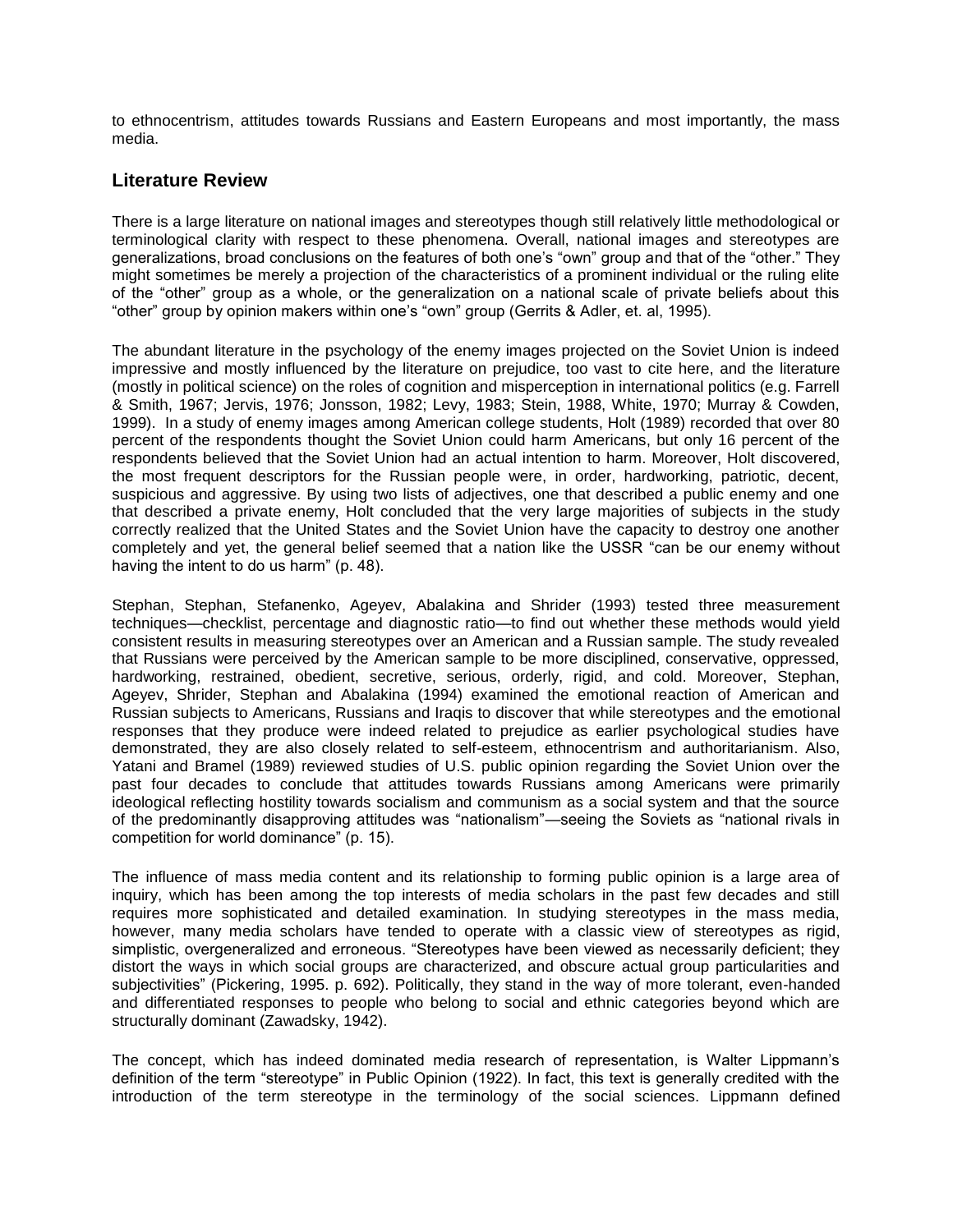stereotypes as an inadequate and biased obstacle to rational assessment and as resistant to social change. On the other hand, he also regarded stereotyping as a necessary mode of processing information, especially in highly differentiated societies, an inescapable way of creating order. Moreover, Lippmann contended that if media representations were based on scientific truth, they would inform public opinion correctly. In this sense, it is important to note that Lippmann recognized the ideological importance of stereotypes and social propaganda in democratic as well as other political systems. In his definition, stereotypes are 'the projection upon the world of our own sense of our own value, our own position and our own right (Lippmann, 1922, p. 64), and as such, they consensually support "particular definitions of reality . . . which in turn relate to the disposition of power within society" (Dyer, 1979, p. 17). Thus, we can conclude stereotypes are a part of the apparatus of social control and the mass media, as a reflective mirror of the social structure, are directly involved in the creation, perpetuation and crystallization of these stereotypical images and depiction.

Similarly, in a collection of essays, Lester (et. al, 1996) explores the verbal and pictorial stereotypes employed in the media representations of ethnic and cultural minorities as well as different marginal groups. The author assigns many of the existing stereotypes to problems inherent to the journalistic profession—in their strife to represent reality as close as possible, journalists are often forced into typifying facts, and illustrate only the major findings of their reports. Lester called this phenomena "selective perception," a mediated process through which we allow new information into our perceptions, but more frequently, accept, reject, or reshape the new information into such a way as to preserve existing perceptions, "perceptions, that could be called world views or stereotypes" (p. 17).

In a similar line of thought, Ottosen (1995) examined the news coverage of four international conflicts in Norwegian media to establish whether enemy images and stereotypical descriptions are an intrinsic part of the journalistic process. In content analyzing the news coverage of the Iraqi invasion of Iran in 1980, the Iraqi invasion of Kuwait in 1990, the marital law in Romania in 1980 and the martial law in Poland in 1981 in the major Norwegian newspapers, Ottosen discovered that the enemy image of the Soviet Union and that of Islam were the rhetorical tool used by the news media, consciously or unconsciously, to get a given ideological message across to the receiving audience.

The bulk of the writing on the societal images to which adults are exposed has been done by journalists and experts in media and communications and has been anecdotal and impressionistic (Silvestein, 1989). In fact, most studies of media images that use a more rigorous methodology rely on quantitative content analyses and often use control groups (Kriesberg, 1946; Herman, 1982). Others, such as Silverstein (1989) and Silverstein and Flamenbaum (1989) used a combination of qualitative and quantitative content analyses of the print news to demonstrate parallels between the cognitive biases exhibited by individual Americans towards Russians and Eastern Europeans and the biases exhibited by the news media. As Silverstein and Flamenbaum demonstrated, the public received information about a nation's actions primarily from reports in the mass media, which themselves are probably often affected by enemy images. It is also possible that reporters and editors assume the public to hold and to expect confirmation of more extreme and demonic enemy images of other nations that in fact it does hold. The images and assumptions of media workers may derive from those held by elites, which, in turn, exhibit their own biases (Chomsky, 1985; Wolfe, 1983). Therefore, the authors argued, there exists a relationship between the individual cognitive process and what might be conceived of as a societal or group cognitive process that lead to an item's appearing in the news.

However complex the mediated nature of perceptions of other nations may be, the importance of the mass media as purveyors of these perceptions is recognized in academic research though at a significantly smaller scale. White (1984) contended that during the long period of the Cold War, our images of one another were shaped extensively (and negatively) by the mass media rather than by personal experience. Moreover, as Silverstein (1989) argued the media were prime suppliers of the pervasive images "that depict the Soviet as inhumane, vicious torturers who enjoy inflicting pain and murder children" (p. 904). His survey indicated that American children's information about the Soviets came mostly from the media, with parents and school trailing far behind as information sources. Similarly, in an examination of American network television, Gerbner (1993) discovered that the "wholesaler" of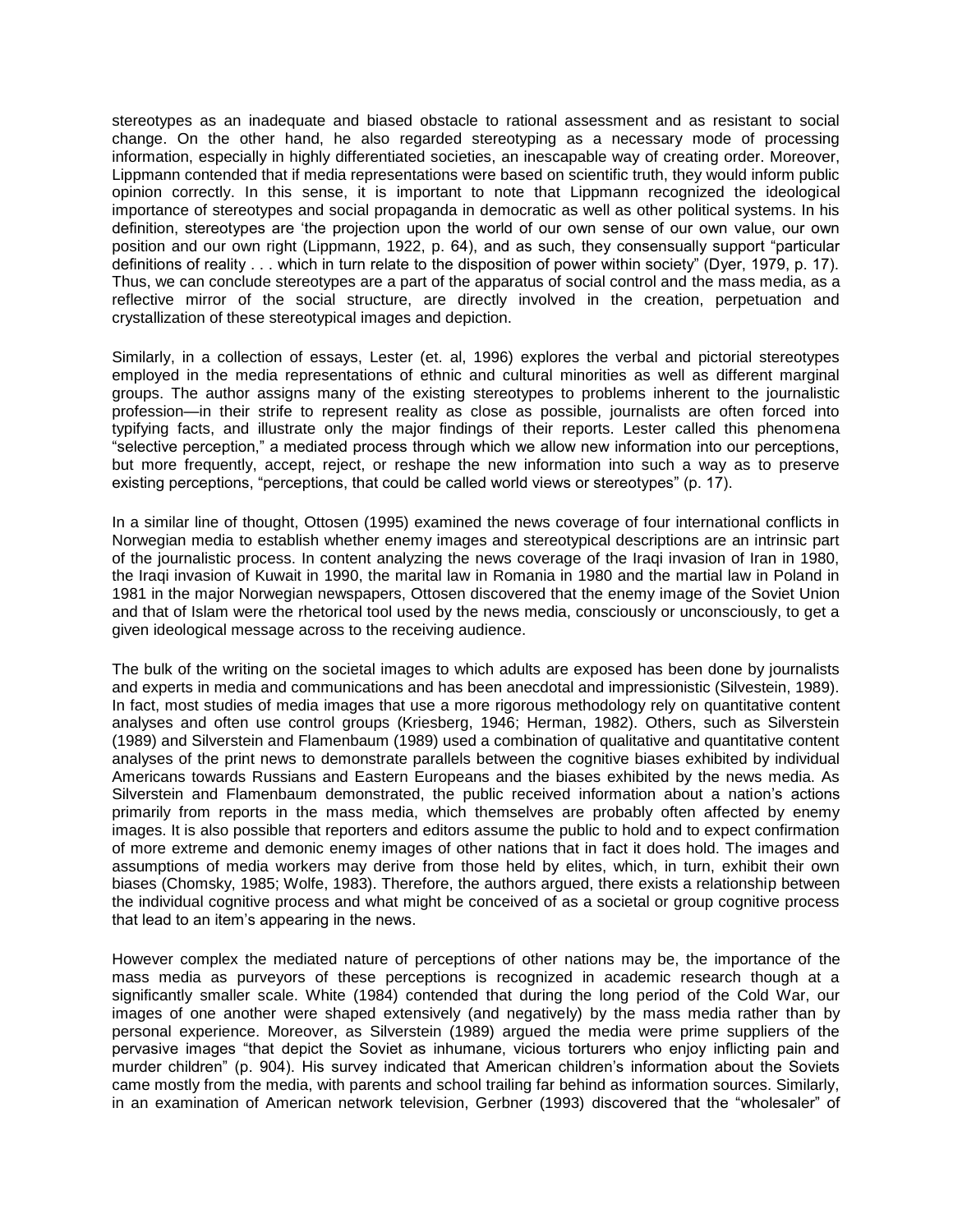enemy image, as of all images, was television. "Prime time dramatic entertainment provides by far the most pervasive, frequent, and vivid images of all foreign nationalities" (p. 32). As the author pointed out, most Americans have never met a Soviet citizen, but they have encountered a Russian (always called a Russian, not a Soviet), in often intimate detail an average of at least once in every three weeks of prime time network dramatic television.

Finally, Kleinnijenhuis (1987) attempted to demonstrate a link between media portrayals and individual attitudes towards the Soviet Union. Using path analysis, Kleinnijenhuis related the newspapers read by people in the Netherlands, the images of the Eastern bloc portrayed in these newspapers and the attitudes towards the Eastern bloc held by the readers. The author concluded that the images portrayed in the newspapers had a significant effect on the attitudes of the people who read those newspapers.

Based on the foregoing discussion, it is the contention of this paper that despite the improving post-Cold war relationships between the ex-Soviet bloc and the United States, considering individual perceptions of other nations as well as those created and supported by the mass media, stereotypes are most probably still going to be prevalent among Americans' perception of Russians and Eastern Europeans. This paper compares the intensity of the pre-Cold War and post-Cold War images of Russians and Eastern Europeans to examine whether positive and negative stereotypes of the ex-Soviet bloc have changed since the fall of the Berlin Wall. Moreover, this paper expects that ethnocentrism, attitudes towards Russians and Eastern Europeans and mass media use as source of information will be significant predictors of perceived positive and negative stereotypes of the countries and the people of the Eastern bloc.

### **Method**

This study conducted a crossectional non-experimental survey. The subjects consisted of convenience samples of 102 students from undergraduate journalism classes at Southern Illinois University at Carbondale. All students participated voluntarily in the study. The instrument of the study was a selfadministered questionnaire in four parts.

In order to examine the research questions and hypotheses posited earlier, this study identified one dependent and several independent variables. The dependent variable under observation was the stereotypes of Russians and Eastern Europeans. Both positive and negative stereotypes were used. The independent variables included ethnocentrism, attitudes towards Russians and Eastern Europeans, and mass media as source of these stereotypical descriptions. The dependent variable as well as each independent variable was measured in a separate section of the questionnaire.

Stereotypes. First, to assess stereotypes, subjects were asked to indicate whether they believe certain adjectives are representative of Russians and Eastern Europeans once, before the end of the Cold War, and a second time, after the end of the Cold War. All subjects were instructed in details about the character of the Cold War confrontation as well as about the historical span of the Cold War and the post-Cold War periods. The adjectives were selected based on previously conducted studies of stereotypes of Russians (Stephan, et. al, 1993; Stephan, et. al, 1994) and also through a pretest. For the pretest, a separate sample of 38 subjects was asked to select from a list of 33 adjectives—16 positive and 17 negative—previously tested for association with Americans' stereotypes of Russians. Subjects were asked to rate the accuracy of each adjective on a scale from 1 to 5. The 16 top adjectives selected by the respondents were selected for use in the final study. The final list of adjectives included disciplined, efficient, tough, hard working, secretive, obedient, criminal, hard drinking, cunning, machinelike, insecure, vicious, aggressive, cold-blooded, belligerent, and hostile.

In the final version of the questionnaire, of the total number of 16 adjectives, 4 were positive in connotation and 8 were negative. In the first section of the questionnaire, subjects were asked to rate the accuracy of each representation on a 5-point scale running from very accurate to very inaccurate, once for the pre-Cold War period and a second time, for the post-Cold War period.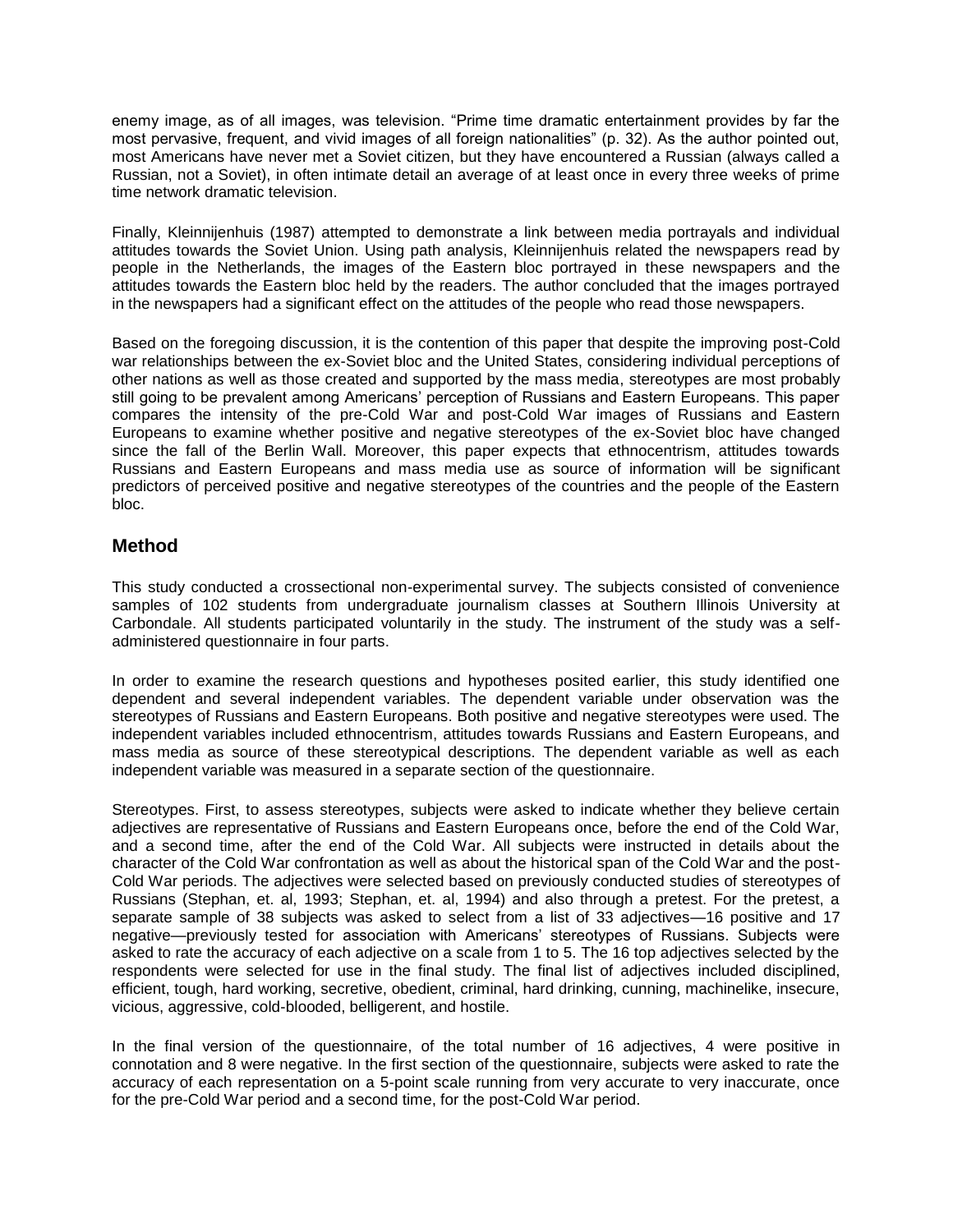Ethnocentrism. In the second section of the questionnaire, the subjects' ethnocentrism was measured with an abridged version of an ethnocentrism scale developed by Hood (1998). The scale consists of 10 statements (e.g. "If everyone did things the American way, the world would be better off", "Most people in the world really wish they could become American citizens"). The response format was a 5-point Likertscale running from strongly disagree to strongly agree. A lower score on the ethnocentrism scale indicate a lower degree of ethnocentrism. The original scale recorded Cronbach's alpha at .82. In this study, Cronbach's alpha was also .82.

Attitude. In the third section of the questionnaire, respondents' attitude towards Russians and Eastern Europeans was measured through a specially developed scale, which was designed to examine and record the respondents' attitude towards the people of the ex-Soviet bloc. The scale consisted of 10 Likert-type scale statements designed to capture whether the subjects express favorable or unfavorable attitude towards the countries and the people of Russia and Eastern Europe (e.g. "These countries are free of corruption", "The people of Russia and Eastern Europe are tolerant"). Attitude was measured on a 5-point scale where a lower number indicated a more unfavorable attitude while a higher number indicated a more favorable attitude. The Cronbach's alpha of the attitude scale was .75.

Mass media. Finally, to measure whether mass media serve as primary suppliers of stereotypes of Russians and Eastern Europeans, the subjects were asked to indicate the sources that influenced their opinion of the people from the ex-Soviet bloc. On a 5-point scale running from very big influence to very little influence, respondents rated mass media, interpersonal sources, college and high school classes, visit and travel and other additionally specified sources to denote the origins of their personal information about these nationalities. For the purposes of this study and because of the psychical limitation of time and space in the construction of the questionnaire, the term mass media was meant to include a broad definition of media sources, including, but not limited to magazines, newspapers entertainment, books, movies, video games, the Internet, etc.

In the final section of the questionnaire, subjects were also asked to indicate their age, gender and nationality as a measure of the sample's demographic characteristics.

### **Findings**

The sample used in this study had a mean age of 21.86, ranging from 20 to 32. Forty nine of the respondents were females and 51 were males.

In order to illustrate the respondents' overall ethnocentrism, attitude towards Russians and Eastern Europeans, media use and perceived stereotypes of Russians and Eastern Europeans, the mean of each of these variables was computed. Table 1 presents the mean of the dependent the independent variables.

#### **Table 1. Mean Ethnocentrism, Attitude, Media Use and Positive and Negative Stereotypes for the Cold War and Post Cold War Periods.**

| Variable                           | Mean Value |
|------------------------------------|------------|
| Cold War positive stereotypes      | 2.18       |
| Cold War negative stereotypes      | 2.38       |
| Post-Cold War positive stereotypes | 2.46       |
| Post-Cold War negative stereotypes | 2.70       |
| Ethnocentrism                      | 2.65       |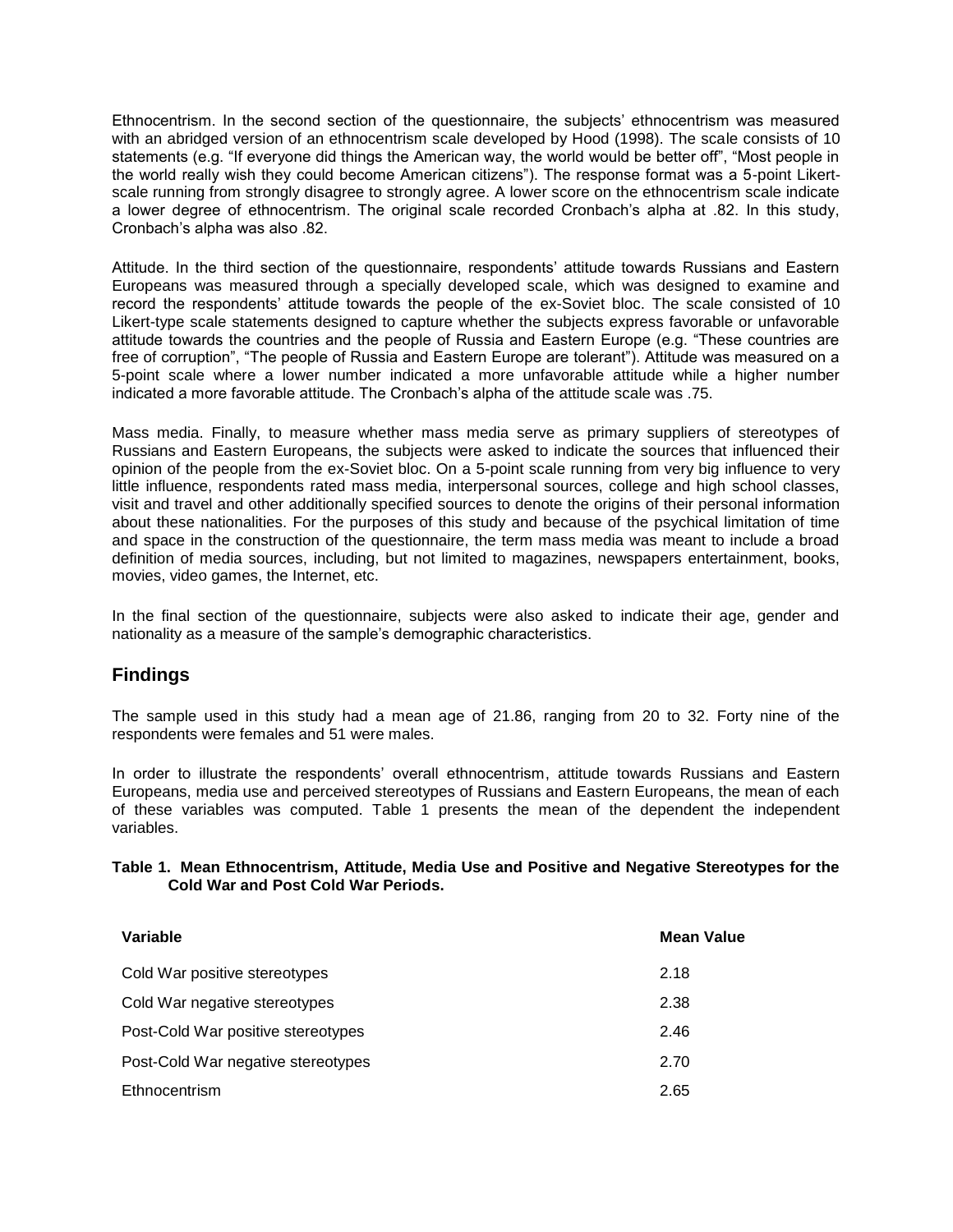| Attitude  | 2.48 |
|-----------|------|
| Media Use | 2.14 |

*Lower number indicates on a scale from 1 to 5 a higher accuracy of stereotype, lower ethnocentrism, higher media use and more unfavorable attitude towards Russians and Eastern Europeans.* 

As Table 1indicates, the average attitude of the respondents toward Russians and Eastern Europeans was somewhat unfavorable, while the average respondent recorded a high measure of ethnocentrism. Moreover, as the table demonstrates, the average respondent used the mass media as the primary source of information about these nationalities.

In order to examine further the change of stereotypes after the end of the Cold War, the mean of each adjective believed to describe Russians and Eastern Europeans before and after the fall of the Berlin Wall was recorded. Table 2 presents in a ranking order, beginning with the most accurate and ending with the least accurate one, the mean of each adjective as reported by the respondents for the two periods.

| Stereotype         | Mean Accuracy in Cold War<br><b>Period</b> | Stereotype         | Mean Accuracy in Post-Cold War<br><b>Period</b> |
|--------------------|--------------------------------------------|--------------------|-------------------------------------------------|
| Secretive          | 1.87                                       | Hard<br>working    | 2.37                                            |
| Tough              | 1.97                                       | Tough              | 2.46                                            |
| Hard<br>working    | 2.06                                       | Disciplined        | 2.47                                            |
| Aggressive         | 2.09                                       | Efficient          | 2.53                                            |
| Hostile            | 2.12                                       | Insecure           | 2.54                                            |
| Disciplined        | 2.20                                       | Aggressive         | 2.59                                            |
| Machinelike        | 2.33                                       | Hard<br>drinking   | 2.62                                            |
| <b>Vicious</b>     | 2.35                                       | Obedient           | 2.64                                            |
| Obedient           | 2.36                                       | Machinelike        | 2.66                                            |
| Cold-<br>blooded   | 2.41                                       | Criminal           | 2.67                                            |
| Insecure           | 2.48                                       | Secretive          | 2.70                                            |
| Efficient          | 2.50                                       | Hostile            | 2.76                                            |
| <b>Belligerent</b> | 2.52                                       | Cold-<br>blooded   | 2.77                                            |
| Criminal           | 2.57                                       | Cunning            | 2.82                                            |
| Hard<br>drinking   | 2.72                                       | <b>Belligerent</b> | 2.82                                            |
| Cunning            | 2.76                                       | <b>Vicious</b>     | 2.83                                            |

#### **Table 2. Mean Accuracy of Stereotypes before and After the End of the Cold War**

*Lower number indicates a higher accuracy of stereotype on a scale from 1 to 5.*

Table 2 indicates respondents overall believed that the most accurate adjectives in describing Russians and Eastern Europeans during the Cold War were, in ranking order, secretive, tough, hard working and aggressive. In the post-Cold War period, however, the most accurate adjectives in describing Russians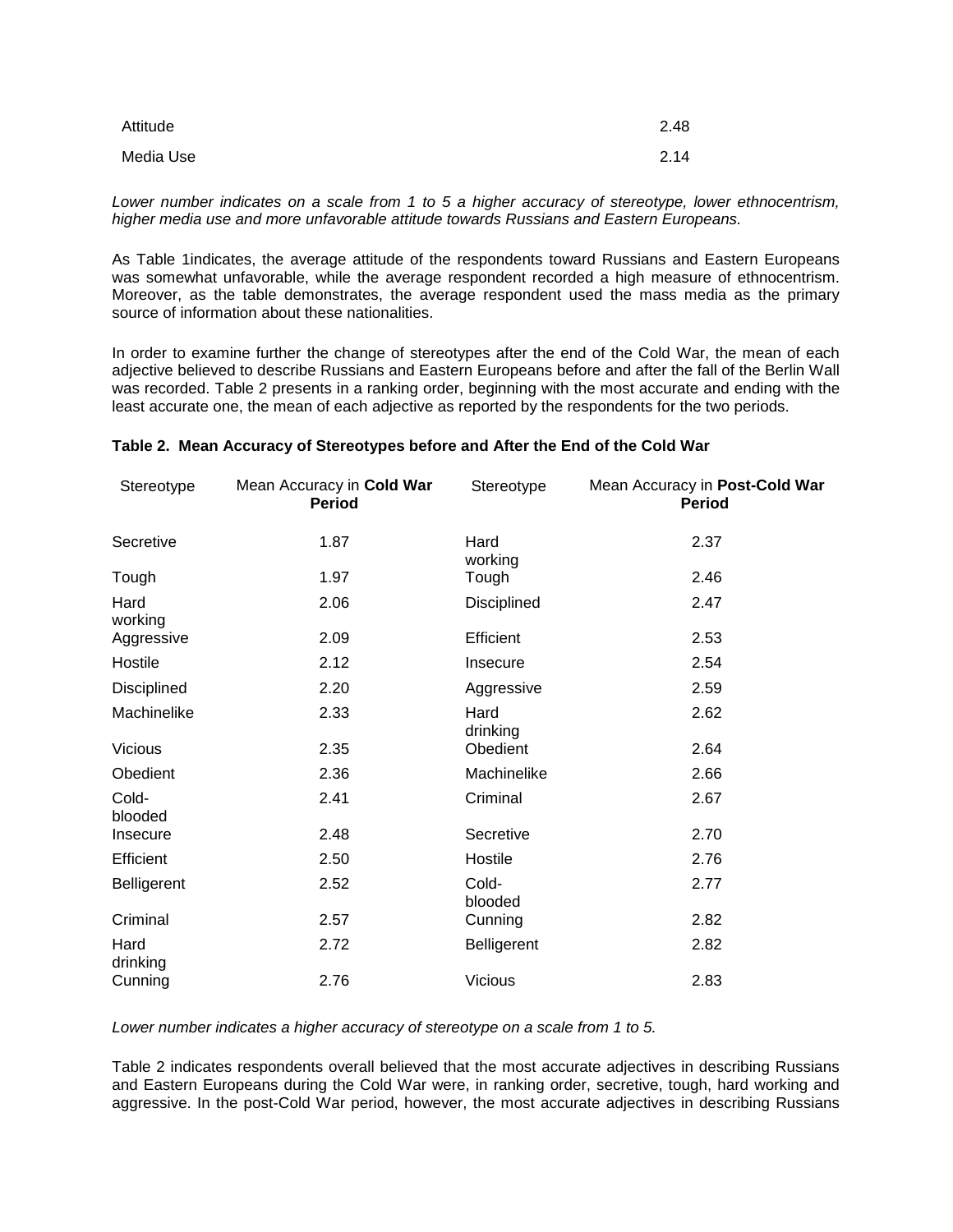and Eastern Europeans were hard working, tough, disciplined and efficient which also constitute the positive stereotypes variable. Overall, the adjectives describing Russians and Eastern Europeans were rated by the respondents mostly as very accurate and accurate, rather than inaccurate or very inaccurate.

To answer the research question this paper posited and establish whether there has been a statistically significant change in the stereotypes of Russians and Eastern Europeans before and after the end of the Cold War, a t-test was conducted for positive and negative stereotypes the results of which are presented in Table 3.

#### **Table 3. Mean Scores\* of Positive and Negative Stereotypes by Period**

| Stereotypes | Cold War Period | Post-Cold War Period | T-value | Sig. |
|-------------|-----------------|----------------------|---------|------|
| Positive    | 2.18            | 2.45                 | -4.30   | .000 |
| Negative    | 2.38            | 2.70                 | $-5.85$ | .000 |

*\*A lower score indicates higher accuracy of the stereotype*

The results in Table 3 clearly indicate that there is a significant difference ( $p < .05$ ) between Cold War and post-Cold War positive and negative stereotypes. Overall, both negative and positive stereotypes are perceived to be less accurate in the post-Cold war period than in the Cold War period.

To further decipher the changes in stereotypes of Russians and Eastern Europeans, a t-test was conducted individually for each adjective believed to represent images of Russians and Eastern Europeans. The results of the t-test are presented in Table 4.

#### **Table 4. Mean Scores for Stereotypical Adjectives by Period**

| Stereotype*        | Cold War Period | Post-Cold War Period | T-value | Sig.    |
|--------------------|-----------------|----------------------|---------|---------|
| Disciplined        | 2.19            | 2.47                 | $-2.52$ | $.013*$ |
| Efficient          | 2.50            | 2.52                 | $-.29$  | .769    |
| Tough              | 1.97            | 2.47                 | -4.34   | $.000*$ |
| Hard working       | 2.05            | 2.37                 | $-3.29$ | $.001*$ |
| Secretive          | 1.87            | 2.70                 | $-6.36$ | $.000*$ |
| Obedient           | 2.36            | 2.64                 | $-2.32$ | $.022*$ |
| Criminal           | 2.57            | 2.67                 | -.85    | .397    |
| Hard drinking      | 2.72            | 2.62                 | 1.13    | .260    |
| Cunning            | 2.76            | 2.82                 | - 47    | .638    |
| Machinelike        | 2.33            | 2.66                 | $-2.59$ | $.011*$ |
| Insecure           | 2.48            | 2.54                 | $-50$   | .617    |
| <b>Vicious</b>     | 2.35            | 2.83                 | $-4.19$ | $.000*$ |
| Aggressive         | 2.09            | 2.59                 | $-4.24$ | $.000*$ |
| Cold-blooded       | 2.41            | 2.77                 | $-2.86$ | $.005*$ |
| <b>Belligerent</b> | 2.52            | 2.82                 | $-3.03$ | .003*   |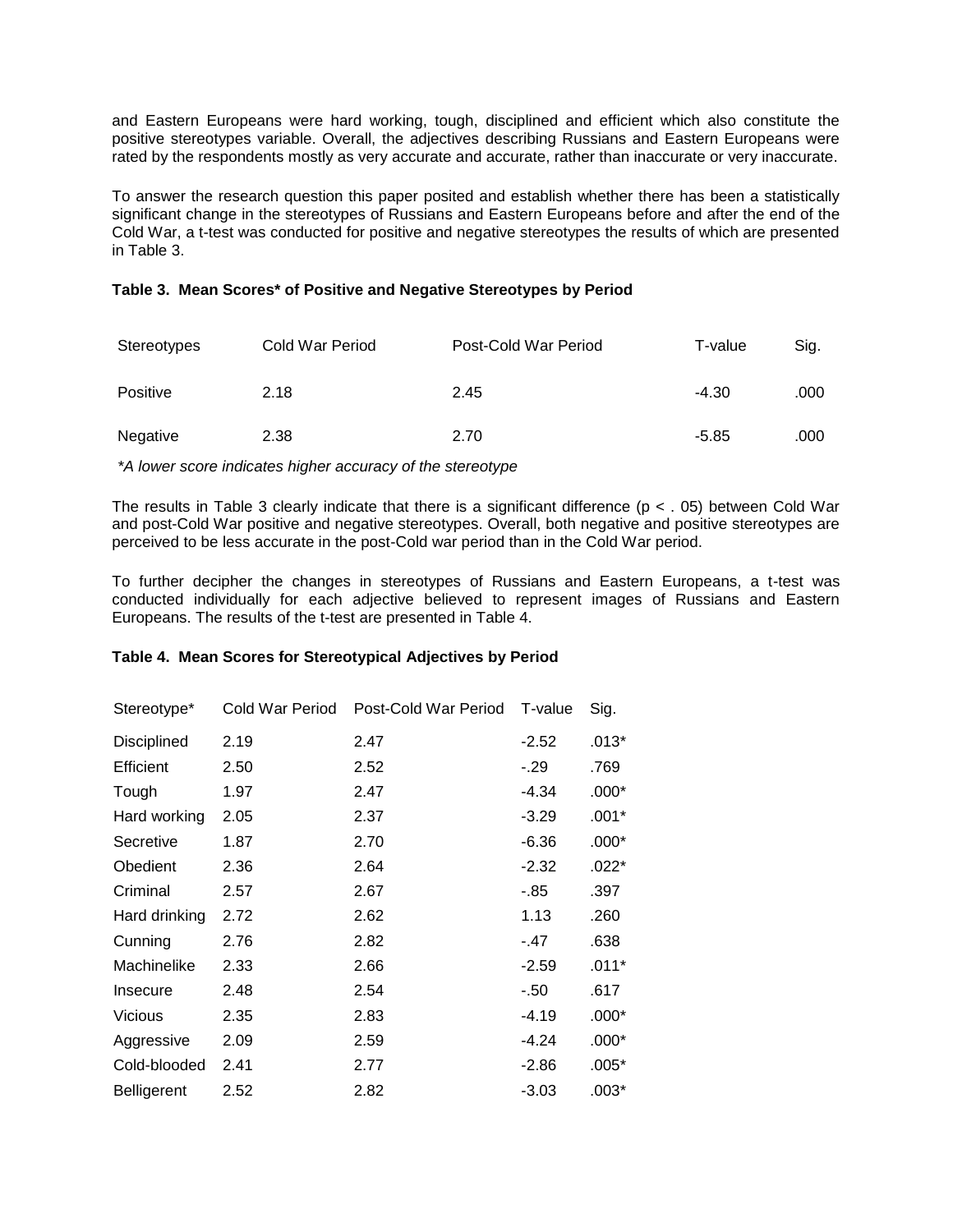| Hostile | 2.12 | 2.77 | $-5.44$ | .000* |
|---------|------|------|---------|-------|
|         |      |      |         |       |

*\* Significant difference at p < .05.* 

Table 4 clearly demonstrates that of all 16 adjectives, believed to represent Russians and Eastern Europeans, 11 showed significant difference in accuracy when compared before and after the end of the Cold War. Among the positive stereotypes, three out of four recorded significant differences and among the negative stereotypes, eight out of 12 established significant difference when compared for the two time periods. Overall there was significant support to conclude that stereotypes of Russians and Eastern Europeans have changed after the fall of the Berlin Wall.

Hypothesis one posited that ethnocentrism, attitude towards Russians and Eastern Europeans and mass media use will be significant predictors of positive and negative stereotypes of Russians and Eastern Europeans. To test this hypothesis, multiple regression analysis was conducted for both the positive and negative stereotypes. The results of the multiple regression are presented in Table 5.

| Stereotypes | <b>Cold War Period</b>      | $R^2$ | Unique                                                 | Shared | F/T              | р    |
|-------------|-----------------------------|-------|--------------------------------------------------------|--------|------------------|------|
| Positive    | n.s.                        |       |                                                        |        |                  |      |
| Negative    | sig.,                       |       | $.17$ $.11$<br>Attitude<br>$(p=.000)$<br>$(Sr^2 = 11)$ | .06    | 6.69256<br>3.548 | .000 |
| Stereotypes | <b>Post Cold War Period</b> | $R^2$ | Unique                                                 | Shared | F/T              | D    |
| Positive    | n.s.                        |       |                                                        |        |                  |      |
| Negative    | Sig.,                       | .10   | .01                                                    | .09    | 3.5538           | .017 |
|             |                             |       | Media<br>$(p=.02)$<br>$(Sr^2 = 0.01)$                  | Use    | 2.3558           |      |

#### **Table 5. Multiple Regression of Stereotypes by Ethnocentrism, Attitude and Media Use\***

*\*Only independent variables, which made significant contribution to explaining the dependent variable, are listed in the table.* 

As Table 5 demonstrates, hypothesis one was rejected. Only the independent variables attitude and media use contributed significantly to explaining the negative stereotypes variable. Ethnocentrism on the other hand, did not contribute significantly to explaining the dependent variables either before or after the end of the Cold War.

### **Discussion**

Using t-test, this study found that stereotypes of Russians and Eastern Europeans have changed over the years after the fall of the Berlin Wall, and using multiple regression, the study discovered that attitude towards the people of the ex-Soviet bloc and media as source of information about these countries were significant predictors of the negative stereotypes before and after end of the Cold War.

Interestingly, the pilot study conducted at the onset of this examination to select adjectives to describe stereotypes of Russians and Eastern Europeans yielded only four positive adjectives to represent images of Eastern bloc people. The remaining twelve stereotypes, which were included in the final version of the questionnaire, were predominantly negative in connotation. Moreover, as the comparison of means between the positive and the negative stereotypes demonstrated, during the Cold War both the positive and the negative stereotypes were rated as somewhat accurate to neutral  $(2 <$  mean accuracy  $<$  3) but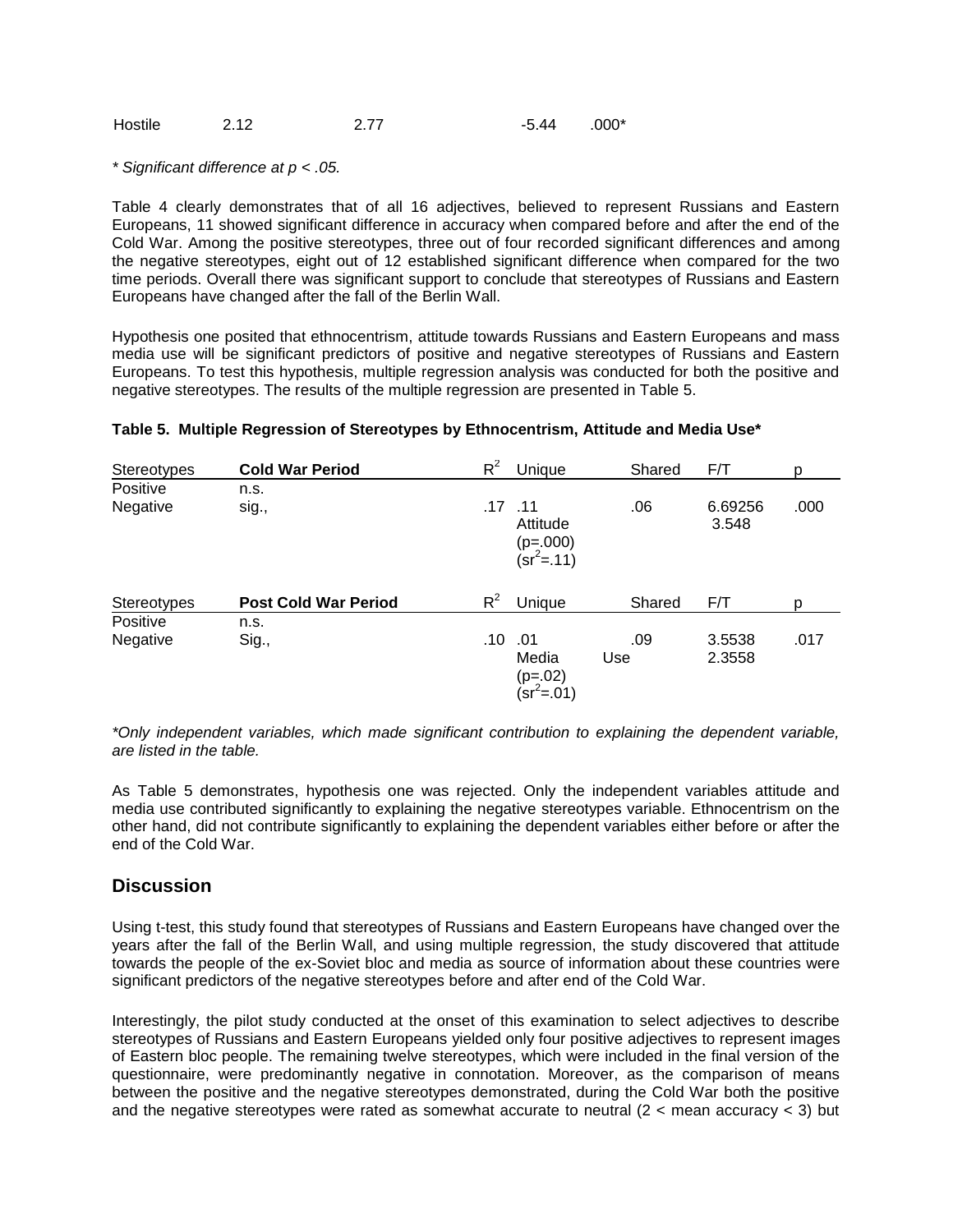rarely as somewhat inaccurate or very inaccurate (4 < mean accuracy < 5). Similarly, in the post-Cold War period, both the negative and the positive stereotypes registered significant departure from their initial value during the Cold War period. Specifically, stereotypes with the highest accuracy in the current period coincide completely with the positive stereotypes selected to represent images of Russians and Eastern Europeans. However, even though overall stereotypes currently indicate a more positive image of Russians and Eastern Europeans compared to the Cold War period, negative stereotypes of people from the ex-Soviet bloc still prevail among young Americans.

The results were illuminating for yet another reason. While both positive and negative stereotypes have diminished in intensity, attitude towards Russians and Eastern Europeans was generally rather unfavorable. On the other hand, respondents recorded a low degree of ethnocentrism, which suggests a more positive outlook to foreigners, and outside groups in general. To further explain this seeming contradiction, this study examined the relationship between ethnocentrism and attitude towards Russians and Eastern Europeans. The regression results demonstrated a significant negative correlation between the two ( $r = -1.368$ ,  $p = 0.00$ ). The correlation coefficient indicates that an increase in ethnocentrism is linked to a decrease in favorable attitude towards people from the ex-Soviet bloc and vise versa. Moreover, the questionnaire, through which this study measured ethnocentrism and attitude towards Russians and Eastern Europeans, was designed to measure ethnocentrism and attitude regardless of the time frame. In fact, all three of the independent variables that were tested for significant contribution to explaining the variance in the stereotypes were measured without discrimination between the Cold War and the post-Cold War period which might partially account for the difference between the regression results in the two time periods.

The study also established that ethnocentrism, attitude towards Russians and Eastern Europeans and media use overall did not contribute significantly to explaining the stereotypes which Americans hold of people from Russia and Eastern Europe before and after the end of the Cold War. However, attitude towards Russians and Eastern Europeans was a significant predictor of the variance in the negative stereotypes before the end of the Cold War. Moreover, for the post-Soviet period, media use contributed significantly to explaining the variance in the negative stereotypes variable. Media use reported a significant contribution to explaining the variance in the negative stereotypes from the fall of the Berlin Wall to present times. These findings bear an even more engaging relation to the changes in the negative stereotypes which the t-tests manifested. Negative stereotypes, as the t-test indicated, have diminished in intensity and shifted from accurate and somewhat accurate to being somewhat accurate and mostly neutral. The findings of the multiple regression allow us to stipulate that the mass media as the major source of information about the people of Russia and Eastern Europe among the respondents (mean media use was 2.14 on a 1 to 5 scale) have contributed to perhaps providing more detailed and less biased information about the countries of the ex-Soviet bloc in the post-Cold War era. While to some extent this stipulation runs contrary to the initial assumption of this paper, it provides a plausible explanation to the changes in the mostly negative stereotypes after the end of the Cold War confrontation between the Soviet bloc and the United States.

# **Conclusions**

This study examined stereotypes of Russians and Eastern Europeans as well as the role of the mass media, ethnocentrism and attitude towards people form the ex-Soviet bloc in creating and maintaining these stereotypes. Even though the results of this study allow us to make certain assumptions about the role of the mass media as one of the primary supplier of images and stereotypes depicting Russians and Eastern Europeans, they do not offer a consistent explanation of the peculiar relationship between attitudes towards Russians and Eastern Europeans and ethnocentrism. The results of the multiple regression analysis suggest that only attitude contributes significantly to explaining changes in the negative stereotypes of people from the ex-Soviet bloc. Therefore, future studies of stereotypes can examine the relationship among personality traits, interpersonal sources and attitudes towards Russians and Eastern Europeans. Since ethnocentrism failed to explain changes in stereotypes before and after the end of the Cold War and yet attitude towards Russian and Eastern Europeans predicted negative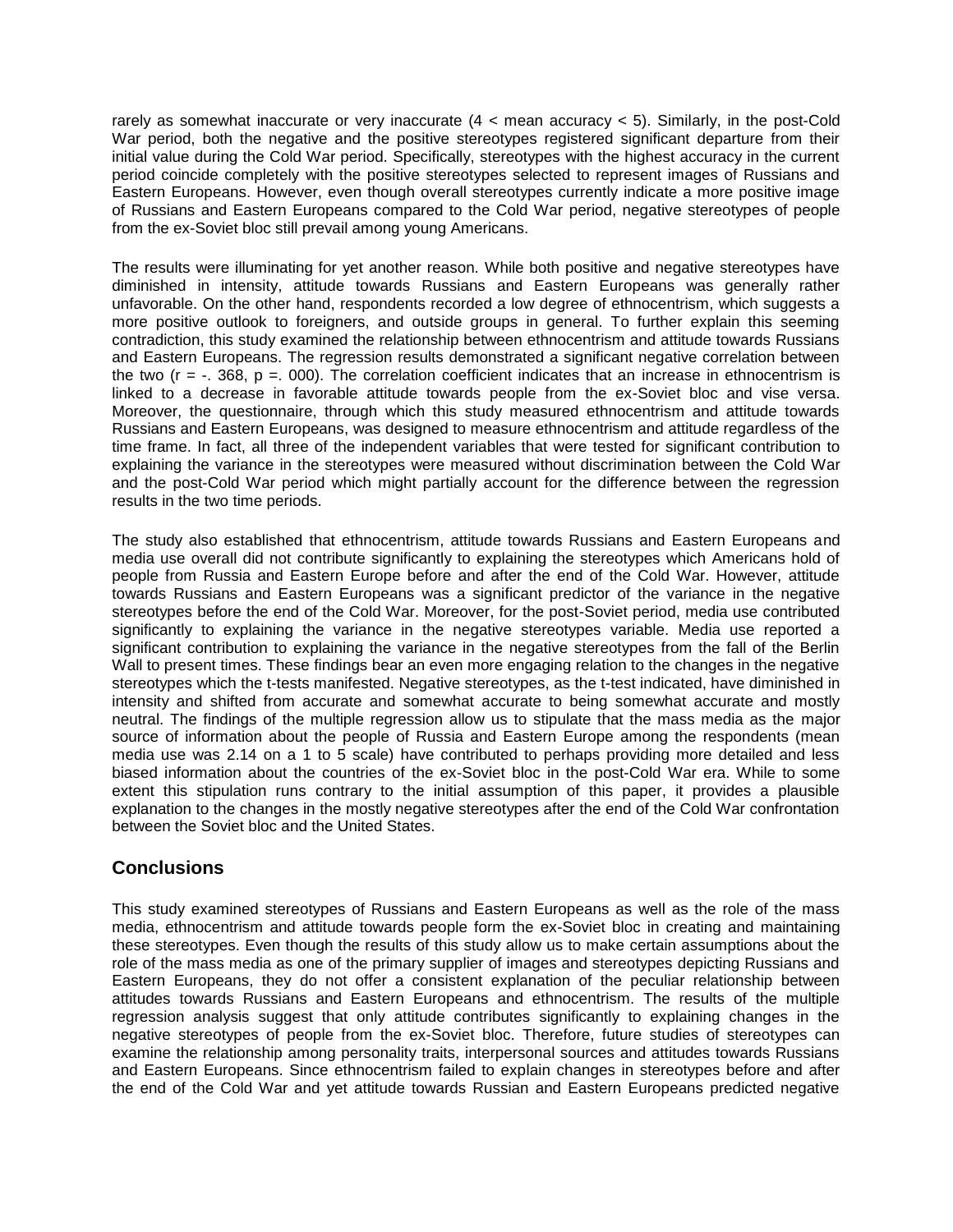stereotypes before the end of the Cold War, perhaps other personality measures will better explain the relation between stereotypes and other factors which impact the formation of these stereotypes.

Moreover, while this study demonstrated the important role of the mass media in creating and changing stereotypes, future studies can elaborate the design of the mass media use variable to examine in greater details the exact mechanism in which mass media use construct or deconstruct stereotypes of foreign nationalities, and Russians and Eastern Europeans in particular. One of the limitations of this study was the rather abstract definition, which was applied to the variable mass media. Future studies can examine the role of specific types of media, such as film, news media, entertainment television.

In the present study several important implications are evident. First, there seems be an important link between negative stereotypes, attitudes and media use which requires further inquiry. Moreover, this study can serve as a starting point for a future evaluation of international, cross-cultural stereotypes in an American sample and a Russian sample. Additionally, negative and positive stereotypes can be examined by gender and compared to establish difference in perception held by female Americans and male Americans. Finally, a study of the stereotypes of Russians and Eastern Europeans held by Americans can be combined with a quantitative and qualitative examination of these stereotypes in the mass media to refine and further illuminate the modifying relationship between public and individual perceptions of foreigners and the images used to depict them in the mass media.

### **References:**

Chomsky, N. (1985). Turning the tide. Boston: South End.

Dyer, R. (1979). The role of stereotypes. In A. Kuper & J. Kuper (Eds.). Images of alcoholism. London: BFI.

Farrell, J. C. & Smith, A. P. (Eds.). (1967). Image and reality in world politics. New York: Columbia University Press.

Gerbner, G. (1989). The image of Russians in American media and the "New Epoch." In E. E. Dennis, G. Gerbner, & Y. N. Zassoursky (Eds.). Beyond the Cold War: Soviet and American media images (pp. 31- 36). Newbury Park: Sage Publications.

Gerrits, A. & Adler, N. (Eds.). (1995). Vampires Unstaked: National images, stereotypes and myths in East Central Europe. Oxford: North-Holland.

Herman, E. S. (1982). The real terror network. Boston: South End.

Holt, R. & Silverstein, B. (1989). On the psychology of enemy images: Introduction and overview. Journal of Social Issues, 45 (2): 1-11.

Holt, R. R. (1989). College students' definitions and images of enemies. Journal of Social Issues, 45 (2): 33-50.

Hood, K. (1998). Ethnocentrism Scale. In Dynamics of intercultural communication. McGraw-Hill Companies.

Hurwitz, J. & Peffley, M. (1987). How are foreign policy attitudes structured? A hierarchical model. American Political Science Review, 81: 1099-1120.

Hurwitz, J. & Peffley, M. (1990). Public images of the Soviet Union: The impact on foreign policy attitudes. Journal of Politics, 52: 3-28.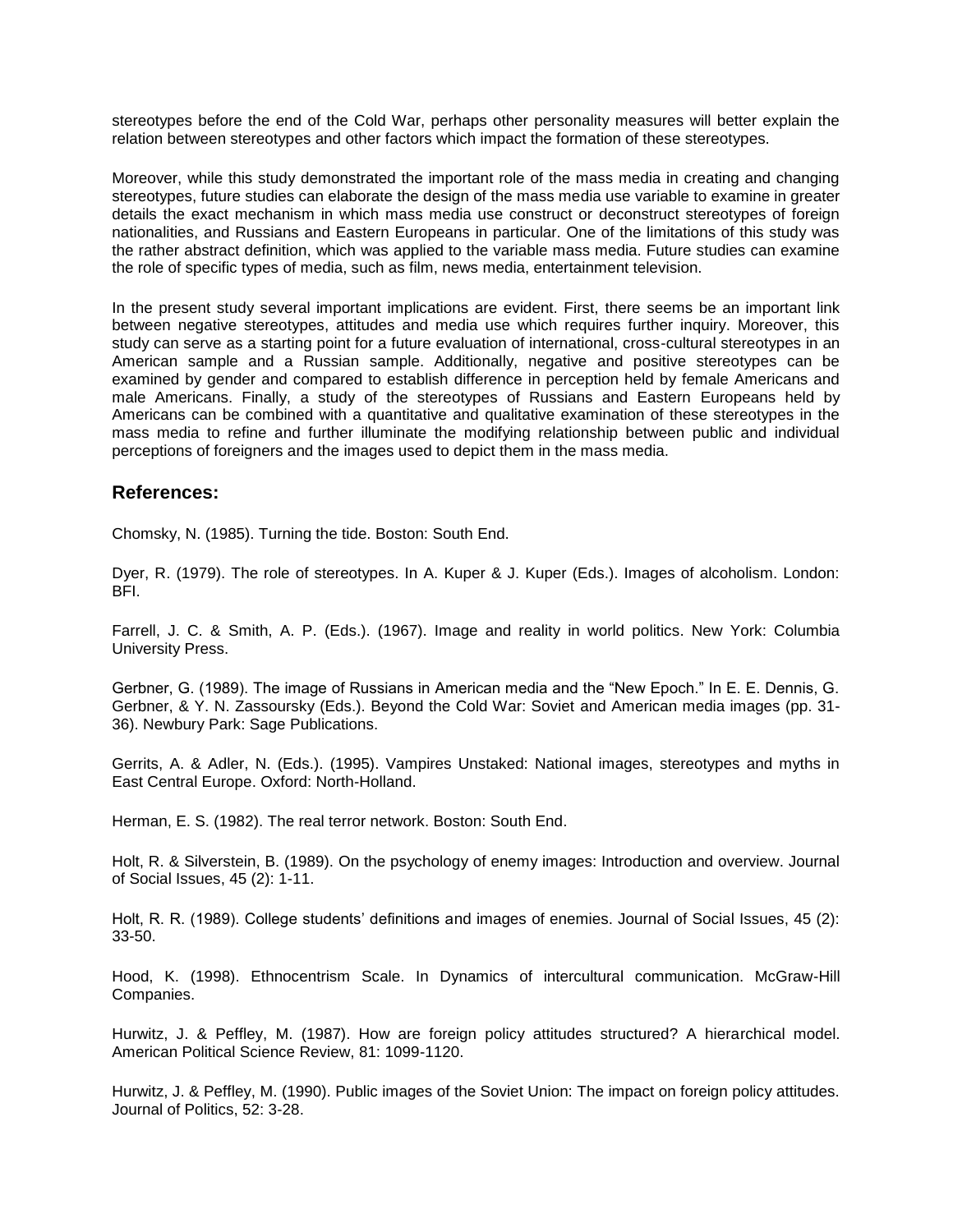Hurwitz, J., Peffley, M. & Seligson, M. A. (1993). Foreign policy belief system in comparative perspective: The Untied States and Costa Rica. International Studies Quarterly, 37: 245-270.

Jervis, R. (1976). Perception and misperception in international politics. Princeton, NJ: Princeton University Press.

Jonsson, C. (Ed.). (1982). Cognitive dynamics and international politics. New York: St. Martins Press.

Kleinnijenhuis, J. (1987). Newspapers and the definition of the international situation. In H. J. Rebel & l. Wecke (Eds.), Friends foes, values and fears (pp. 93-120). Amsterdam: Studiecentrum voor Vredesvraagstukken.

Kriesberg, M. (1946). Soviet news in the "New York Times." Public Opinion Quarterly, 10: 540-562.

Lester, P. M. (1996). Images that injure: Pictorial stereotypes in the media. London: Praeger.

Levy, J. S. (1983). Misperception and the causes of war. World Politics, 36: 507-517.

Lippmann, J. (1965). Public Opinion. New York: Macmillan. (the original was published in 1922).

Murray, S. K. & Cowden, J. A. (1999). The role of 'enemy images" and ideology in elite belief systems. International Studies Quarterly, 43:455-481.

Ottosen, R. (1995). Enemy images and the journalistic process. Journal of Peace Research, 32 (1), 97- 112.

Pickering, M. (1995). The politics and psychology of stereotyping. Media, Culture & Society, 17: 691-700.

Silverstein, B. (1989). Enemy images: the psychology of U.S. attitudes and cognitions regarding the Soviet Union. American Psychologist, 44 (6): 903-913.

Silverstein, B., & Flamenbaum, C. (1989). Biases in the perception and cognition of the actions of enemies. Journal of Social Issues, 45 (2): 33-51.

Smith, M. B., Druner, J.S. & White, R. W. (1956). Opinions and personality. New York: Wiley.

Stein, J.G (1988). Building politics into psychology: The misperception of threat. Political Psychology, 9: 245-271.

Stephan, W. G., Stephan, C. W., Stefanenko, T., Ageyev, V., Abalakina, M. & Shrider, L. C. (1993). Measuring stereotypes: A comparison of methods using Russian and American samples. Social Psychology Quarterly, 56 (1): 54-64.

Stephan, W. G., Ageyev, V., Shrider, L. C., Stephan, C. W., & Abalakina, M. (1994). On the relationship between stereotypes and prejudice: An international study. Personality and Social Psychology Bulletin, 20 (3): 277-284.

White, R. K. (1970). Nobody wanted war. Garden City: Anchor.

White, R. K. (1984). Fearful warriors: A psychological profile of U.S.-Soviet relations. New York: Free Press.